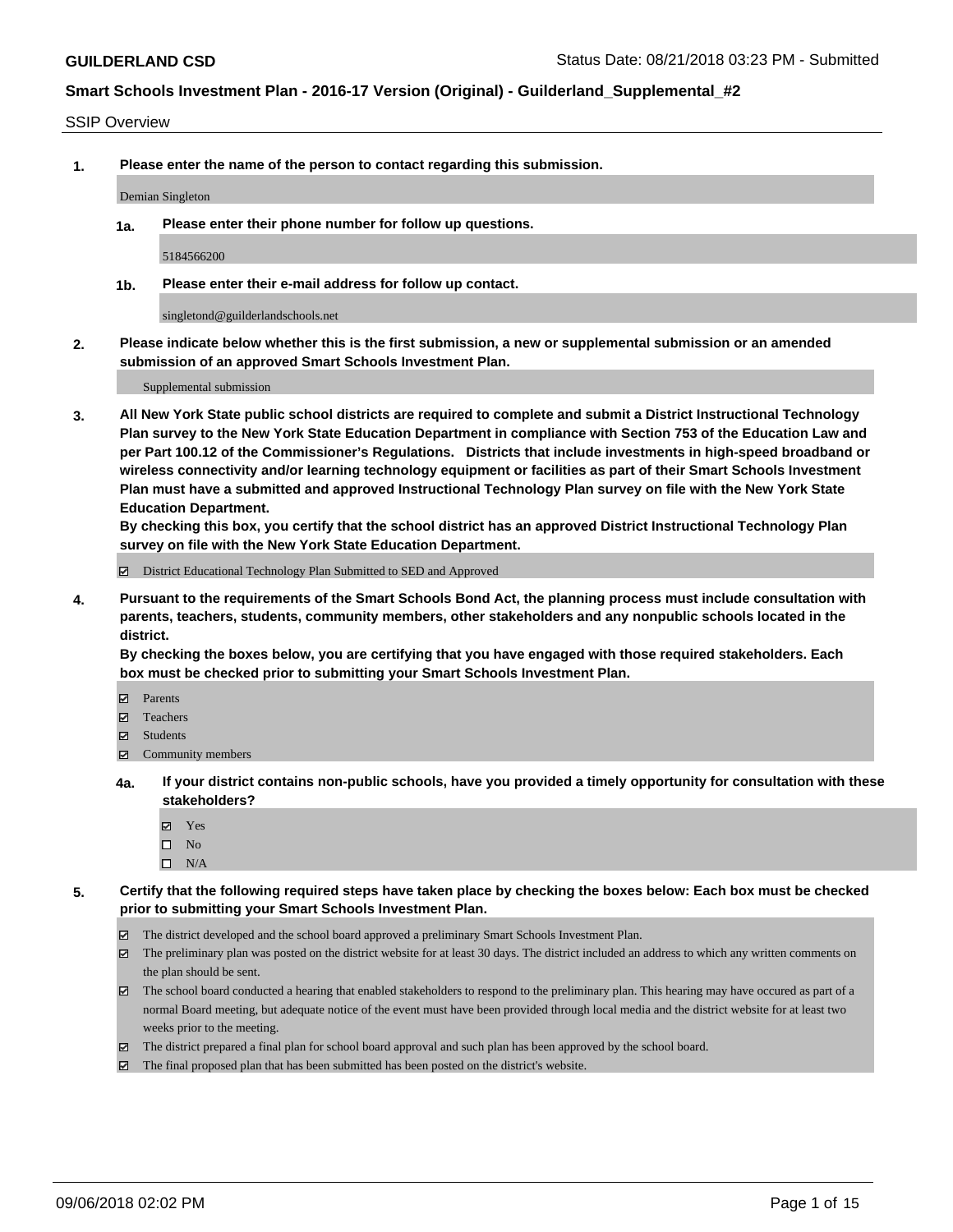SSIP Overview

**5a. Please upload the proposed Smart Schools Investment Plan (SSIP) that was posted on the district's website, along with any supporting materials. Note that this should be different than your recently submitted Educational Technology Survey. The Final SSIP, as approved by the School Board, should also be posted on the website and remain there during the course of the projects contained therein.**

GCSD SSIP Final.pdf

**5b. Enter the webpage address where the final Smart Schools Investment Plan is posted. The Plan should remain posted for the life of the included projects.**

http://www.guilderlandschools.org/smart-schools-investment-plan/

**6. Please enter an estimate of the total number of students and staff that will benefit from this Smart Schools Investment Plan based on the cumulative projects submitted to date.**

5,400

**7. An LEA/School District may partner with one or more other LEA/School Districts to form a consortium to pool Smart Schools Bond Act funds for a project that meets all other Smart School Bond Act requirements. Each school district participating in the consortium will need to file an approved Smart Schools Investment Plan for the project and submit a signed Memorandum of Understanding that sets forth the details of the consortium including the roles of each respective district.**

 $\Box$  The district plans to participate in a consortium to partner with other school district(s) to implement a Smart Schools project.

#### **8. Please enter the name and 6-digit SED Code for each LEA/School District participating in the Consortium.**

| Partner LEA/District | <b>ISED BEDS Code</b> |
|----------------------|-----------------------|
| (No Response)        | (No Response)         |

#### **9. Please upload a signed Memorandum of Understanding with all of the participating Consortium partners.**

(No Response)

**10. Your district's Smart Schools Bond Act Allocation is:**

\$2,096,732

**11. Enter the budget sub-allocations by category that you are submitting for approval at this time. If you are not budgeting SSBA funds for a category, please enter 0 (zero.) If the value entered is \$0, you will not be required to complete that survey question.**

|                                       | Sub-<br>Allocations |
|---------------------------------------|---------------------|
| School Connectivity                   | 177,023             |
| Connectivity Projects for Communities | $\overline{0}$      |
| <b>Classroom Technology</b>           | $\overline{0}$      |
| Pre-Kindergarten Classrooms           | $\Omega$            |
| Replace Transportable Classrooms      | $\mathbf 0$         |
| High-Tech Security Features           | $\overline{0}$      |
| Totals:                               | 177,023             |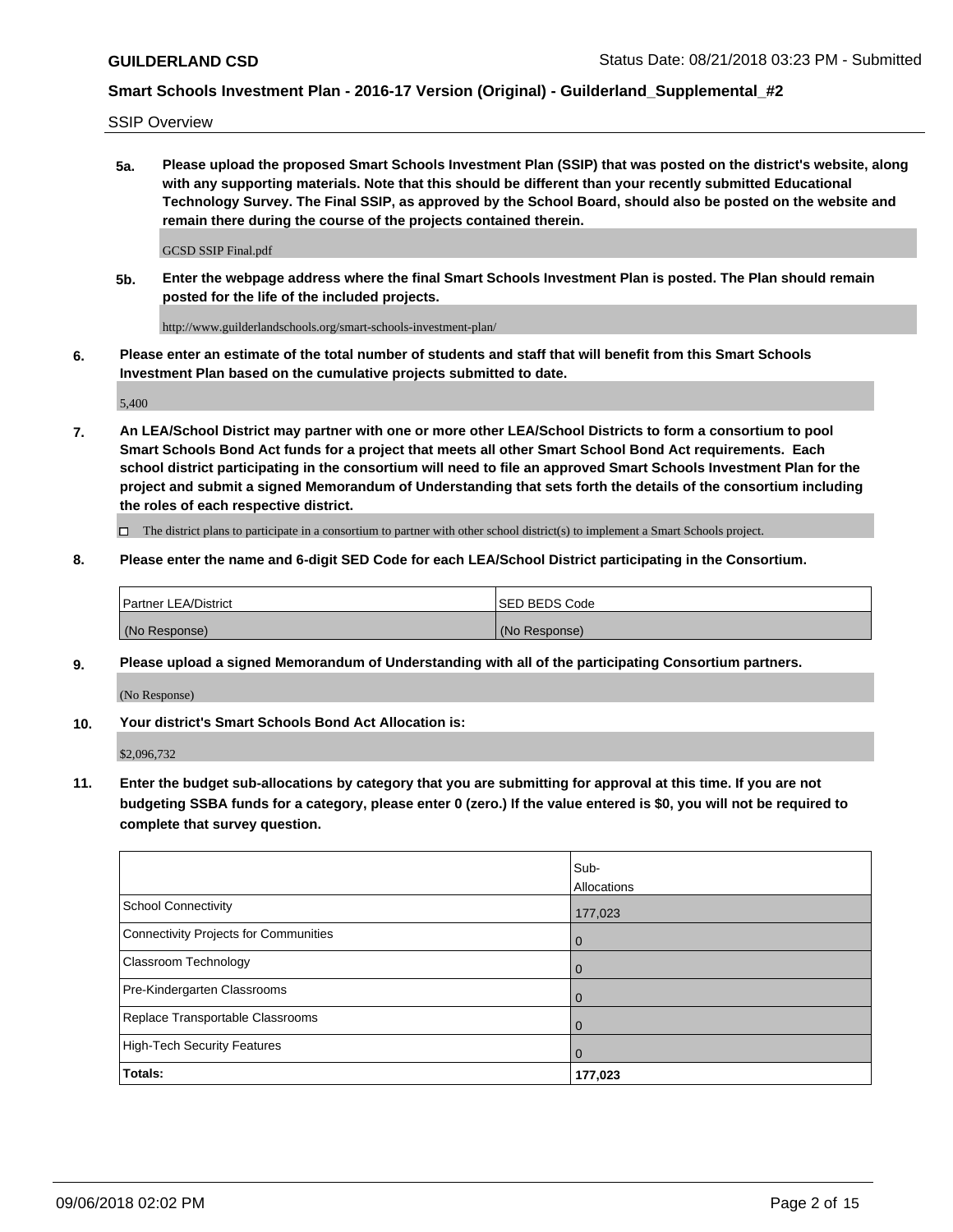School Connectivity

- **1. In order for students and faculty to receive the maximum benefit from the technology made available under the Smart Schools Bond Act, their school buildings must possess sufficient connectivity infrastructure to ensure that devices can be used during the school day. Smart Schools Investment Plans must demonstrate that:**
	- **• sufficient infrastructure that meets the Federal Communications Commission's 100 Mbps per 1,000 students standard currently exists in the buildings where new devices will be deployed, or**
	- **• is a planned use of a portion of Smart Schools Bond Act funds, or**
	- **• is under development through another funding source.**

**Smart Schools Bond Act funds used for technology infrastructure or classroom technology investments must increase the number of school buildings that meet or exceed the minimum speed standard of 100 Mbps per 1,000 students and staff within 12 months. This standard may be met on either a contracted 24/7 firm service or a "burstable" capability. If the standard is met under the burstable criteria, it must be:**

**1. Specifically codified in a service contract with a provider, and**

**2. Guaranteed to be available to all students and devices as needed, particularly during periods of high demand, such as computer-based testing (CBT) periods.**

### **Please describe how your district already meets or is planning to meet this standard within 12 months of plan submission.**

In the 2016-17 school year, Guilderland CSD upgraded its infrastructure to support numerous technology-centered learning initiatives. The upgrading and expansion of this infrastructure have been priorities for the district since 2010 . In order to support this effort and be in compliance with required minimum speed standards, The district has increased bandwidth to 500 Mbps. The district also plans to increase to 600 Mbps within 12 months Our wi-fi coverage is strong in all the school facilities. We do, however, look forward to the upgrade of some wireless networks to more current protocols. This is most essential at Farnsworth Middle School where we intend to initiate a 1:1 program starting in September 2017.

- **1a. If a district believes that it will be impossible to meet this standard within 12 months, it may apply for a waiver of this requirement, as described on the Smart Schools website. The waiver must be filed and approved by SED prior to submitting this survey.**
	- $\Box$  By checking this box, you are certifying that the school district has an approved waiver of this requirement on file with the New York State Education Department.

### **2. Connectivity Speed Calculator (Required)**

|                         | l Number of<br>Students | Multiply by<br>100 Kbps | Divide by 1000 Current Speed<br>to Convert to<br>Required<br>Speed in Mb | lin Mb | Expected<br>Speed to be<br>Attained Within Required<br>12 Months | Expected Date<br><b>When</b><br>Speed Will be<br>Met |
|-------------------------|-------------------------|-------------------------|--------------------------------------------------------------------------|--------|------------------------------------------------------------------|------------------------------------------------------|
| <b>Calculated Speed</b> | 4.909                   | 490.900                 | 490.9                                                                    | 500    | 600                                                              | Currently met                                        |

### **3. Describe how you intend to use Smart Schools Bond Act funds for high-speed broadband and/or wireless connectivity projects in school buildings.**

The Guilderland Central School District Smart Bond Investment Plan will focus on the enhancement of classroom technology. Following is the budget in the preliminary plan proposed by the Smart Schools Investment Plan Committee and presented to the Board of Education for initial approval. Proposed projects have been aligned with one of the four main categories for SSBA funding Upgrades in connectivity will include:

A. Redundancy- Establish reliable and secure network and Primary Rate Interface (PRI) redundancy for all schools and facilities. Current and everexpanding dependence on connectivity for critical district operations, communications, instructional practice warrant improvement to existing network path so that "back-up" systems are in place to ensure that connectivity can be maintained at all times.

B. LAN Network Infrastructure and Management- Replace End-of-Life Network Switches C. Wireless Network Infrastructure 1. Achieve full wireless saturation in all schools 2. Upgrade access points to current wireless protocols

This proposal addresses wireless upgrades needed at Farnsworth Middle School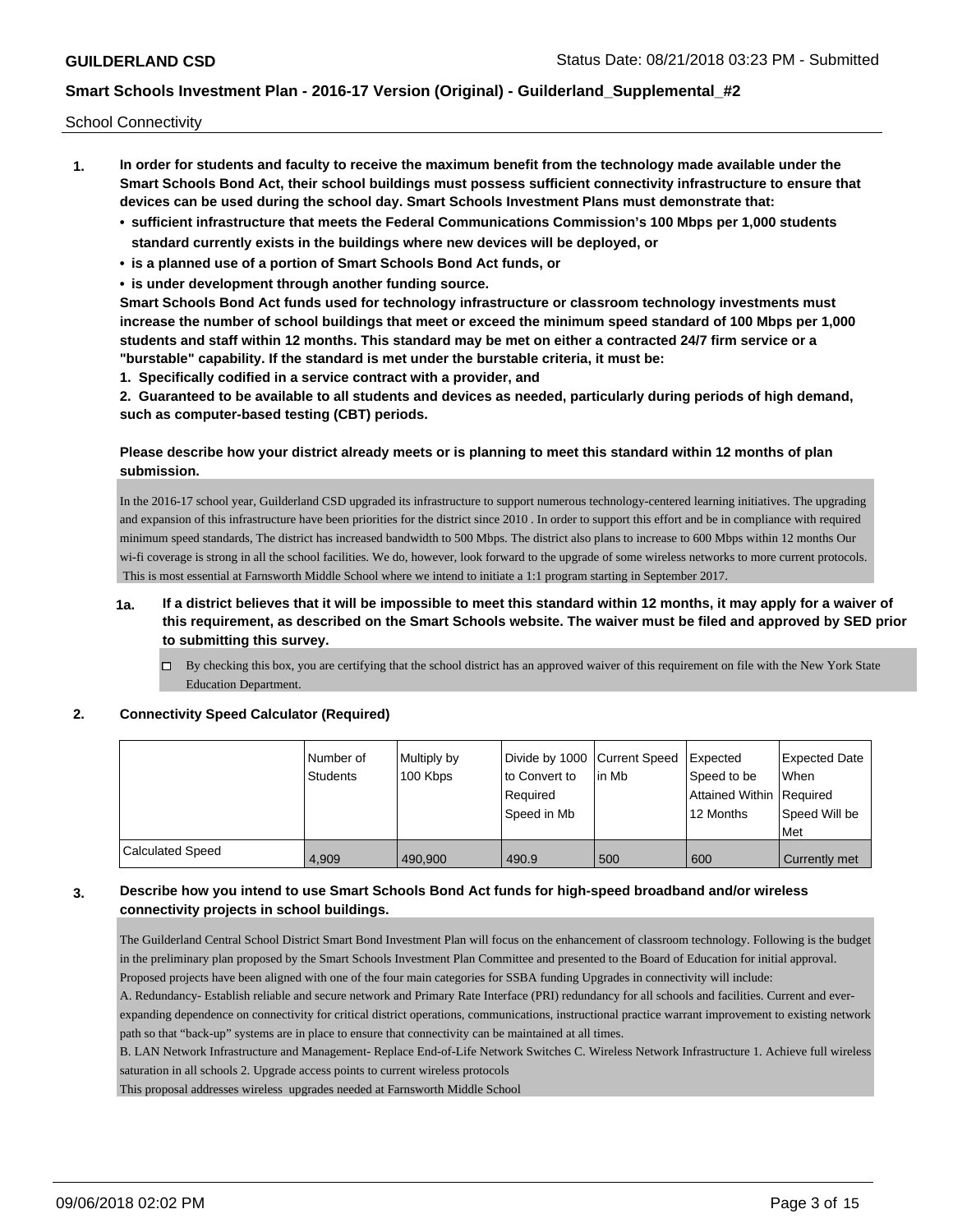School Connectivity

**4. Describe the linkage between the district's District Instructional Technology Plan and the proposed projects. (There should be a link between your response to this question and your response to Question 1 in Part E. Curriculum and Instruction "What are the district's plans to use digital connectivity and technology to improve teaching and learning?)**

The Guilderland Central School District has, and will continue to, establish a fully-connected learning environment for all learners. To this extent, we will maintain a robust wireless infrastructure as the foundation for connection of district-provided devices (Chromebooks, iPads, laptops) and studentowned devices. Our goal is a 1:1 environment whereby students and teachers are able to connect at any point, to engage students and maximize learning. We have established a Google Apps for Education (GAFE) which has greatly enhanced efficiency in learning, collaboration, and the curating of content and information. Additionally, remote connectivity with experts in the field, universities, authors, other schools, and classes, etc. will extend learning experiences well beyond the walls of our classrooms. The proposed project will ensure that all technology-enhanced learning activities and opportunities can be facilitated without delay or obstruction caused by inadequate connectivity and infrastructure. Furthermore, enhanced infrastructure offers new opportunities to connect students with a global and academic community.

**5. If the district wishes to have students and staff access the Internet from wireless devices within the school building, or in close proximity to it, it must first ensure that it has a robust Wi-Fi network in place that has sufficient bandwidth to meet user demand.**

**Please describe how you have quantified this demand and how you plan to meet this demand.**

The district has worked closely with a consultant (Annese) to evaluate wireless connectivity in all sites and locations. Although we are near full saturation, we look forward to achieving full saturation whereby access points are installed in all classrooms and common learning spaces. Additionally, we wish to upgrade to current standards and wireless protocols where necessary. This proposal addresses wireless needs at Farnsworth Middle School.

**6. As indicated on Page 5 of the guidance, the Office of Facilities Planning will have to conduct a preliminary review of all capital projects, including connectivity projects.**

**Please indicate on a separate row each project number given to you by the Office of Facilities Planning.**

| Project Number       |  |
|----------------------|--|
| 01-06-08-02-7-999BA1 |  |

**7. Certain high-tech security and connectivity infrastructure projects may be eligible for an expedited review process as determined by the Office of Facilities Planning.**

**Was your project deemed eligible for streamlined review?**

Yes

**7a. Districts that choose the Streamlined Review Process will be required to certify that they have reviewed all installations with their licensed architect or engineer of record and provide that person's name and license number. The licensed professional must review the products and proposed method of installation prior to implementation and review the work during and after completion in order to affirm that the work was codecompliant, if requested.**

I certify that I have reviewed all installations with a licensed architect or engineer of record.

**8. Include the name and license number of the architect or engineer of record.**

| Name               | License Number |
|--------------------|----------------|
| Daniel D. Woodside | 28237          |

**9. If you are submitting an allocation for School Connectivity complete this table.**

**Note that the calculated Total at the bottom of the table must equal the Total allocation for this category that you entered in the SSIP Overview overall budget.**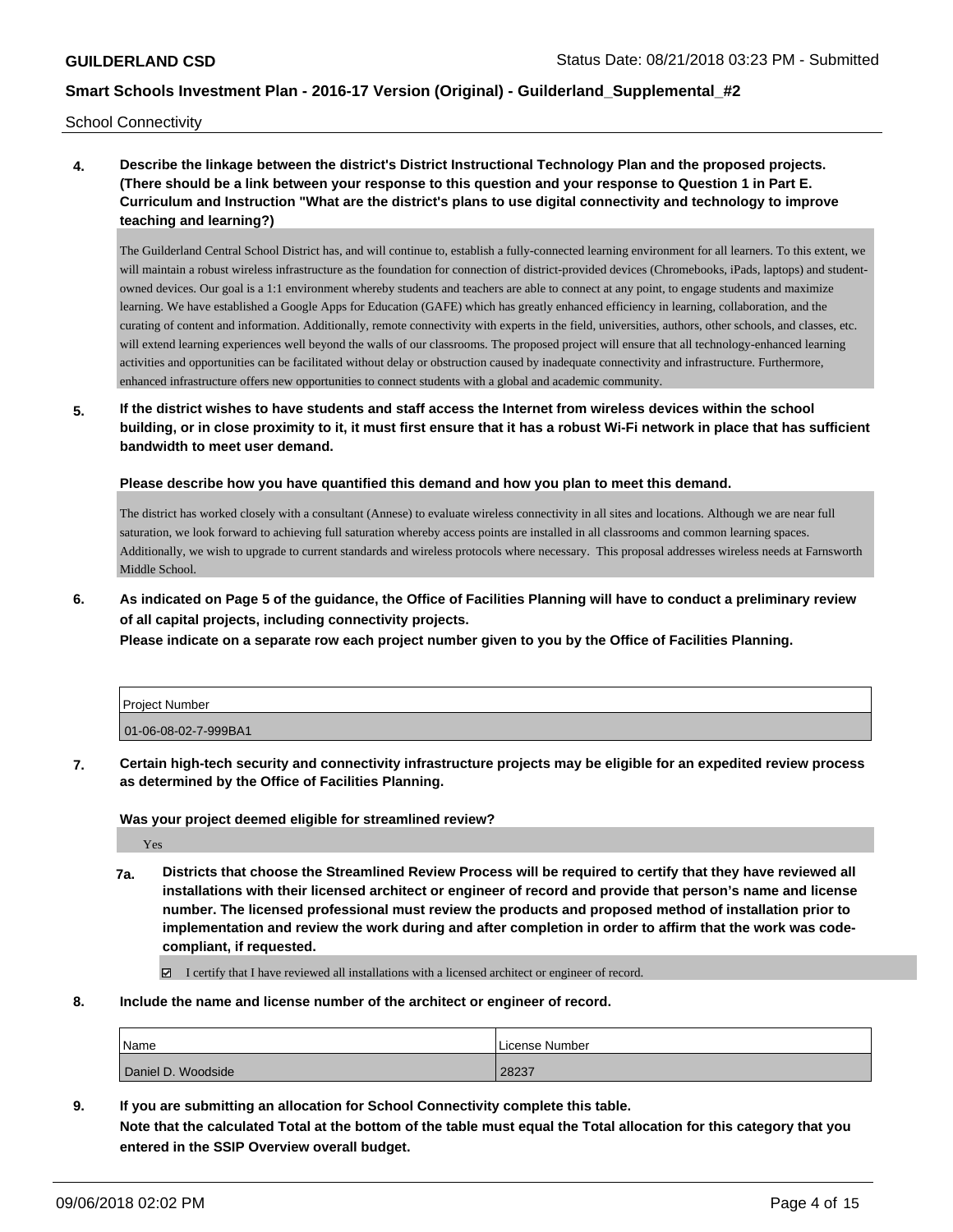School Connectivity

|                                            | Sub-          |
|--------------------------------------------|---------------|
|                                            | Allocation    |
| Network/Access Costs                       | 171,400       |
| <b>Outside Plant Costs</b>                 | (No Response) |
| School Internal Connections and Components | (No Response) |
| Professional Services                      | 5,623         |
| Testing                                    | (No Response) |
| <b>Other Upfront Costs</b>                 | (No Response) |
| <b>Other Costs</b>                         | (No Response) |
| Totals:                                    | 177,023       |

**10. Please detail the type, quantity, per unit cost and total cost of the eligible items under each sub-category. This is especially important for any expenditures listed under the "Other" category. All expenditures must be eligible for tax-exempt financing to be reimbursed through the SSBA. Sufficient detail must be provided so that we can verify this is the case. If you have any questions, please contact us directly through smartschools@nysed.gov. NOTE: Wireless Access Points should be included in this category, not under Classroom Educational Technology, except those that will be loaned/purchased for nonpublic schools.**

| Select the allowable expenditure<br>type.<br>Repeat to add another item under<br>each type. | Item to be purchased                            | Quantity       | Cost per Item | <b>Total Cost</b> |
|---------------------------------------------------------------------------------------------|-------------------------------------------------|----------------|---------------|-------------------|
| Network/Access Costs<br>Cisco 5520 wireless controller w/rack,<br>kit                       |                                                 | $\overline{2}$ | 10,200        | 20,400            |
| Network/Access Costs                                                                        | SNTC-24X7X4OS Cisco 5520 wirelss<br>controller  | 2              | 3,640         | 7,280             |
| Network/Access Costs<br>Cisco ONE Foundation perpetual-<br>wirelss                          |                                                 | 132            | 179           | 23,628            |
| Network/Access Costs<br><b>SWSS Upgrades C1 Foundation</b><br><b>Perpetual- Wirelss</b>     |                                                 | 132            | 37            | 4.884             |
| Network/Access Costs<br>Cisco ONE Foundation Upg perpetual-<br>wireless (AP)                |                                                 | 100            | 128           | 12.800            |
| Network/Access Costs                                                                        | 802.11ac W2 AP w/CA; 4x4:3; int ant;<br>2xGbE B | 132            | 661           | 87,252            |
| <b>Network/Access Costs</b>                                                                 | 10 GbASE-LRM SFP Module                         | 8              | 507           | 4.056             |
| Network/Access Costs                                                                        | Phase I wireless Installation costs             | 1              | 11,100        | 11,100            |
| <b>Professional Services</b>                                                                | Systems engineer- infrastructure                | 16             | 166           | 2,656             |
| <b>Professional Services</b>                                                                | <b>Project Completion</b>                       |                | 2,967         | 2,967             |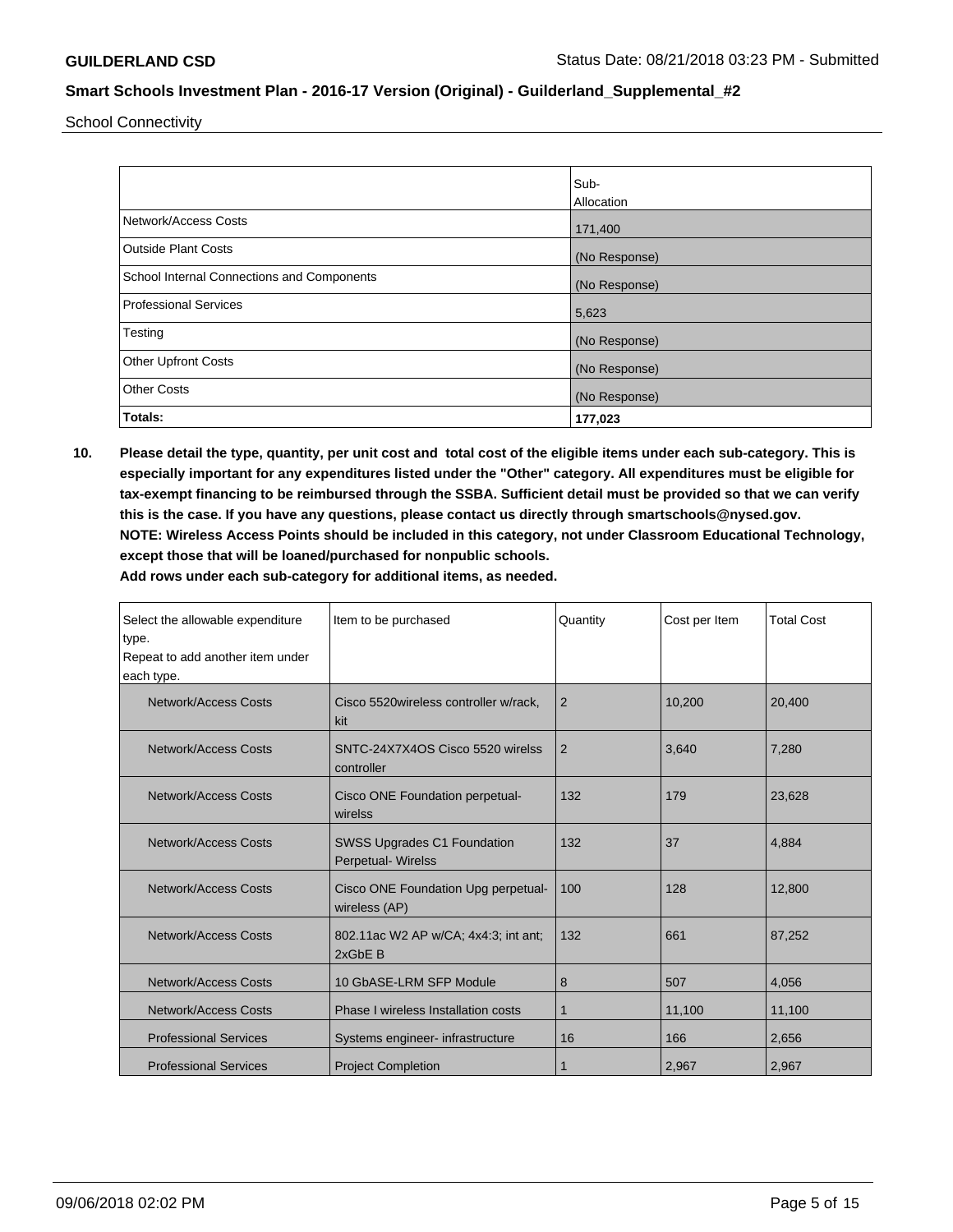Community Connectivity (Broadband and Wireless)

**1. Describe how you intend to use Smart Schools Bond Act funds for high-speed broadband and/or wireless connectivity projects in the community.**

(No Response)

**2. Please describe how the proposed project(s) will promote student achievement and increase student and/or staff access to the Internet in a manner that enhances student learning and/or instruction outside of the school day and/or school building.**

(No Response)

**3. Community connectivity projects must comply with all the necessary local building codes and regulations (building and related permits are not required prior to plan submission).**

 $\Box$  I certify that we will comply with all the necessary local building codes and regulations.

**4. Please describe the physical location of the proposed investment.**

(No Response)

**5. Please provide the initial list of partners participating in the Community Connectivity Broadband Project, along with their Federal Tax Identification (Employer Identification) number.**

| <b>Project Partners</b> | l Federal ID # |
|-------------------------|----------------|
| (No Response)           | (No Response)  |

**6. If you are submitting an allocation for Community Connectivity, complete this table.**

**Note that the calculated Total at the bottom of the table must equal the Total allocation for this category that you entered in the SSIP Overview overall budget.**

|                                    | Sub-Allocation |
|------------------------------------|----------------|
| Network/Access Costs               | (No Response)  |
| <b>Outside Plant Costs</b>         | (No Response)  |
| <b>Tower Costs</b>                 | (No Response)  |
| <b>Customer Premises Equipment</b> | (No Response)  |
| <b>Professional Services</b>       | (No Response)  |
| Testing                            | (No Response)  |
| <b>Other Upfront Costs</b>         | (No Response)  |
| <b>Other Costs</b>                 | (No Response)  |
| Totals:                            | 0              |

**7. Please detail the type, quantity, per unit cost and total cost of the eligible items under each sub-category. This is especially important for any expenditures listed under the "Other" category. All expenditures must be capital-bond eligible to be reimbursed through the SSBA. If you have any questions, please contact us directly through smartschools@nysed.gov.**

| Select the allowable expenditure | Item to be purchased | Quantity      | Cost per Item | <b>Total Cost</b> |
|----------------------------------|----------------------|---------------|---------------|-------------------|
| type.                            |                      |               |               |                   |
| Repeat to add another item under |                      |               |               |                   |
| each type.                       |                      |               |               |                   |
| (No Response)                    | (No Response)        | (No Response) | (No Response) | (No Response)     |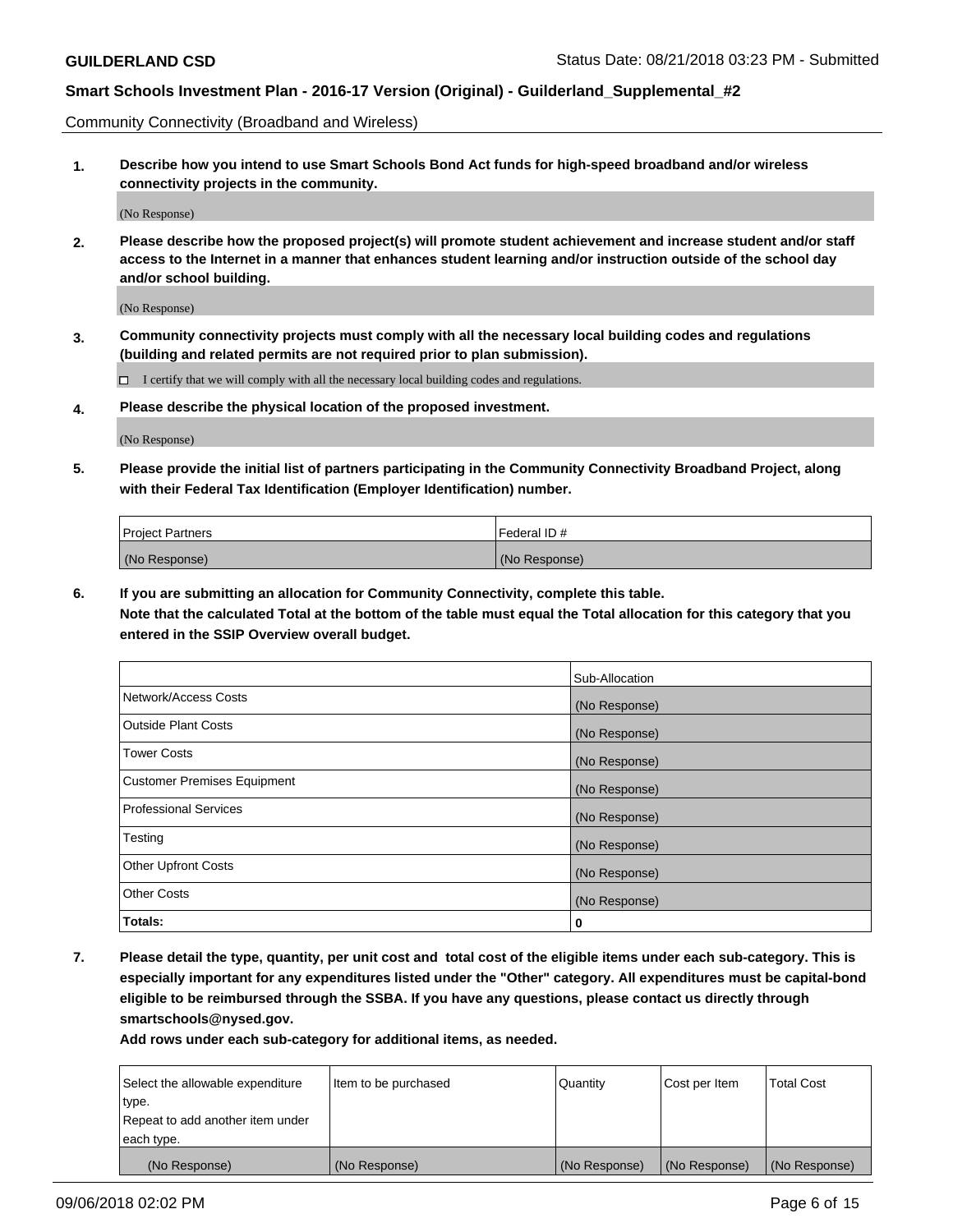#### Classroom Learning Technology

**1. In order for students and faculty to receive the maximum benefit from the technology made available under the Smart Schools Bond Act, their school buildings must possess sufficient connectivity infrastructure to ensure that devices can be used during the school day. Smart Schools Investment Plans must demonstrate that sufficient infrastructure that meets the Federal Communications Commission's 100 Mbps per 1,000 students standard currently exists in the buildings where new devices will be deployed, or is a planned use of a portion of Smart Schools Bond Act funds, or is under development through another funding source. Smart Schools Bond Act funds used for technology infrastructure or classroom technology investments must increase the number of school buildings that meet or exceed the minimum speed standard of 100 Mbps per 1,000 students and staff within 12 months. This standard may be met on either a contracted 24/7 firm service or a**

**"burstable" capability. If the standard is met under the burstable criteria, it must be:**

**1. Specifically codified in a service contract with a provider, and**

**2. Guaranteed to be available to all students and devices as needed, particularly during periods of high demand, such as computer-based testing (CBT) periods.**

**Please describe how your district already meets or is planning to meet this standard within 12 months of plan submission.**

(No Response)

- **1a. If a district believes that it will be impossible to meet this standard within 12 months, it may apply for a waiver of this requirement, as described on the Smart Schools website. The waiver must be filed and approved by SED prior to submitting this survey.**
	- By checking this box, you are certifying that the school district has an approved waiver of this requirement on file with the New York State Education Department.

#### **2. Connectivity Speed Calculator (Required)**

|                         | I Number of<br>Students | Multiply by<br>100 Kbps | to Convert to<br>Required<br>Speed in Mb | Divide by 1000 Current Speed Expected<br>lin Mb | Speed to be<br>Attained Within Required<br>12 Months | <b>Expected Date</b><br>When<br>Speed Will be<br>Met |
|-------------------------|-------------------------|-------------------------|------------------------------------------|-------------------------------------------------|------------------------------------------------------|------------------------------------------------------|
| <b>Calculated Speed</b> | (No<br>Response)        | (No Response)           | (No<br>Response)                         | (No<br>Response)                                | (No<br>Response)                                     | (No<br>Response)                                     |

**3. If the district wishes to have students and staff access the Internet from wireless devices within the school building, or in close proximity to it, it must first ensure that it has a robust Wi-Fi network in place that has sufficient bandwidth to meet user demand.**

**Please describe how you have quantified this demand and how you plan to meet this demand.**

(No Response)

**4. All New York State public school districts are required to complete and submit an Instructional Technology Plan survey to the New York State Education Department in compliance with Section 753 of the Education Law and per Part 100.12 of the Commissioner's Regulations.**

**Districts that include educational technology purchases as part of their Smart Schools Investment Plan must have a submitted and approved Instructional Technology Plan survey on file with the New York State Education Department.**

- $\Box$  By checking this box, you are certifying that the school district has an approved Instructional Technology Plan survey on file with the New York State Education Department.
- **5. Describe the devices you intend to purchase and their compatibility with existing or planned platforms or systems. Specifically address the adequacy of each facility's electrical, HVAC and other infrastructure necessary to install and support the operation of the planned technology.**

(No Response)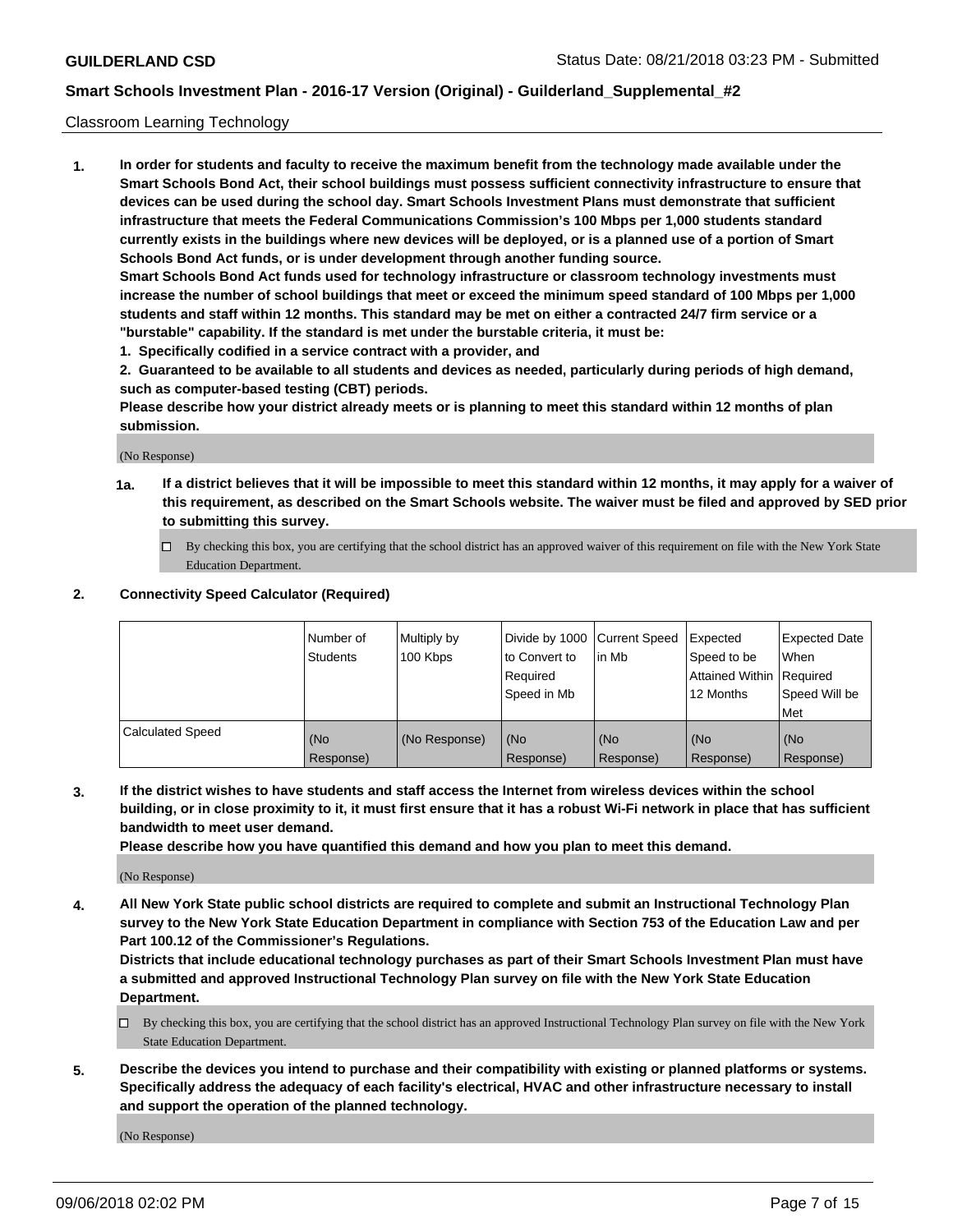#### Classroom Learning Technology

- **6. Describe how the proposed technology purchases will:**
	- **> enhance differentiated instruction;**
	- **> expand student learning inside and outside the classroom;**
	- **> benefit students with disabilities and English language learners; and**
	- **> contribute to the reduction of other learning gaps that have been identified within the district.**

**The expectation is that districts will place a priority on addressing the needs of students who struggle to succeed in a rigorous curriculum. Responses in this section should specifically address this concern and align with the district's Instructional Technology Plan (in particular Question 2 of E. Curriculum and Instruction: "Does the district's instructional technology plan address the needs of students with disabilities to ensure equitable access to instruction, materials and assessments?" and Question 3 of the same section: "Does the district's instructional technology plan address the provision of assistive technology specifically for students with disabilities to ensure access to and participation in the general curriculum?"**

(No Response)

**7. Where appropriate, describe how the proposed technology purchases will enhance ongoing communication with parents and other stakeholders and help the district facilitate technology-based regional partnerships, including distance learning and other efforts.**

(No Response)

**8. Describe the district's plan to provide professional development to ensure that administrators, teachers and staff can employ the technology purchased to enhance instruction successfully.**

**Note: This response should be aligned and expanded upon in accordance with your district's response to Question 1 of F. Professional Development of your Instructional Technology Plan: "Please provide a summary of professional development offered to teachers and staff, for the time period covered by this plan, to support technology to enhance teaching and learning. Please include topics, audience and method of delivery within your summary."**

(No Response)

- **9. Districts must contact the SUNY/CUNY teacher preparation program that supplies the largest number of the district's new teachers to request advice on innovative uses and best practices at the intersection of pedagogy and educational technology.**
	- By checking this box, you certify that you have contacted the SUNY/CUNY teacher preparation program that supplies the largest number of your new teachers to request advice on these issues.
	- **9a. Please enter the name of the SUNY or CUNY Institution that you contacted.**

(No Response)

**9b. Enter the primary Institution phone number.**

(No Response)

**9c. Enter the name of the contact person with whom you consulted and/or will be collaborating with on innovative uses of technology and best practices.**

(No Response)

**10. A district whose Smart Schools Investment Plan proposes the purchase of technology devices and other hardware must account for nonpublic schools in the district.**

**Are there nonpublic schools within your school district?**

Yes

 $\square$  No

**11. Nonpublic Classroom Technology Loan Calculator**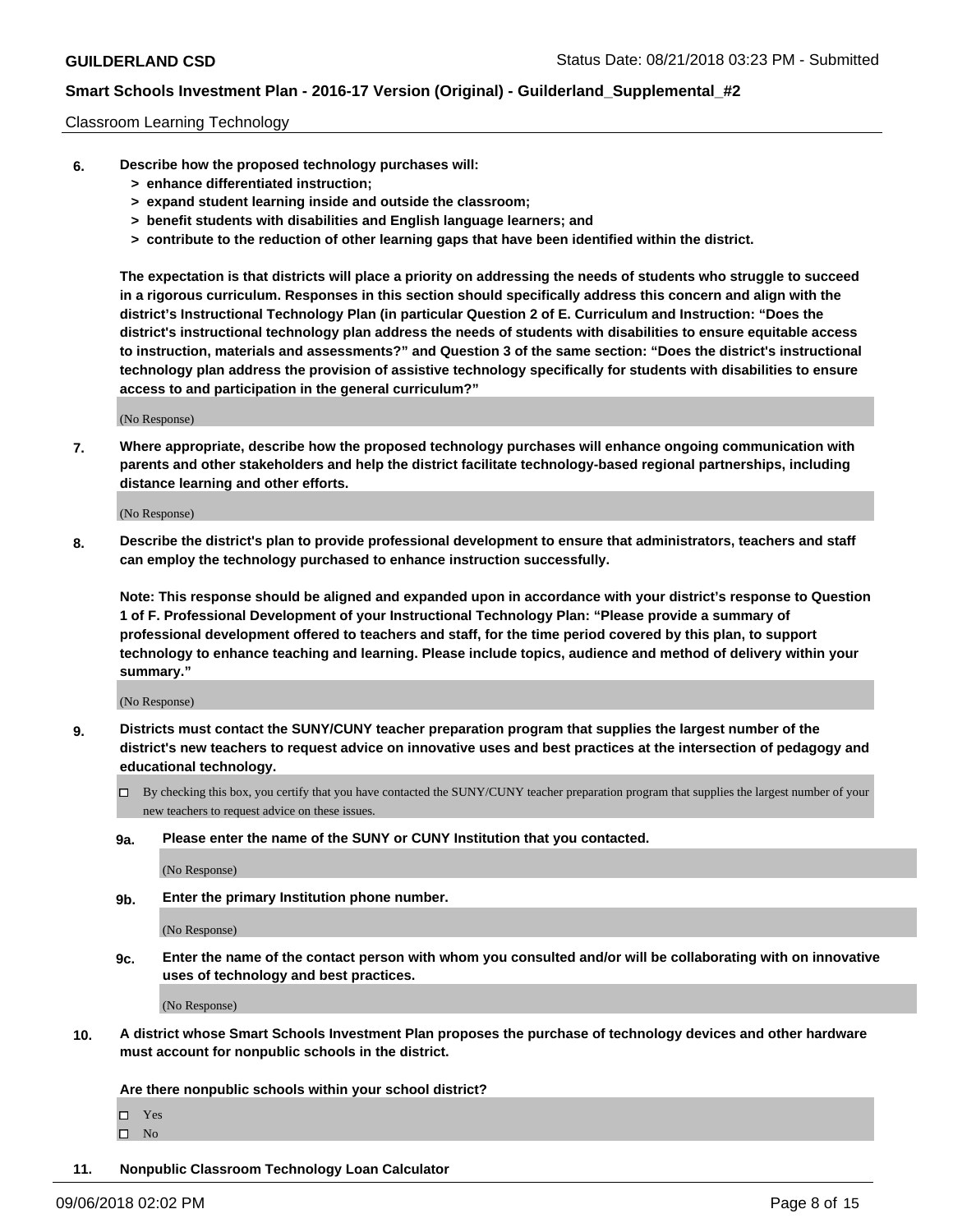#### Classroom Learning Technology

**The Smart Schools Bond Act provides that any Classroom Learning Technology purchases made using Smart Schools funds shall be lent, upon request, to nonpublic schools in the district. However, no school district shall be required to loan technology in amounts greater than the total obtained and spent on technology pursuant to the Smart Schools Bond Act and the value of such loan may not exceed the total of \$250 multiplied by the nonpublic school enrollment in the base year at the time of enactment. See:**

**http://www.p12.nysed.gov/mgtserv/smart\_schools/docs/Smart\_Schools\_Bond\_Act\_Guidance\_04.27.15\_Final.pdf.**

|                                       | 1. Classroom<br>Technology<br>Sub-allocation | 2. Public<br>l Enrollment<br>(2014-15) | l 3. Nonpublic<br>l Enrollment<br>$(2014 - 15)$ | l 4. Sum of<br>l Public and<br>l Nonpublic<br>Enrollment                                      | 15. Total Per<br>Pupil Sub-<br>l allocation | l 6. Total<br>Nonpublic Loan<br>Amount |
|---------------------------------------|----------------------------------------------|----------------------------------------|-------------------------------------------------|-----------------------------------------------------------------------------------------------|---------------------------------------------|----------------------------------------|
| Calculated Nonpublic Loan<br>l Amount |                                              |                                        |                                                 | (No Response)   (No Response)   (No Response)   (No Response)   (No Response)   (No Response) |                                             |                                        |

**12. To ensure the sustainability of technology purchases made with Smart Schools funds, districts must demonstrate a long-term plan to maintain and replace technology purchases supported by Smart Schools Bond Act funds. This sustainability plan shall demonstrate a district's capacity to support recurring costs of use that are ineligible for Smart Schools Bond Act funding such as device maintenance, technical support, Internet and wireless fees, maintenance of hotspots, staff professional development, building maintenance and the replacement of incidental items. Further, such a sustainability plan shall include a long-term plan for the replacement of purchased devices and equipment at the end of their useful life with other funding sources.**

 $\Box$  By checking this box, you certify that the district has a sustainability plan as described above.

**13. Districts must ensure that devices purchased with Smart Schools Bond funds will be distributed, prepared for use, maintained and supported appropriately. Districts must maintain detailed device inventories in accordance with generally accepted accounting principles.**

By checking this box, you certify that the district has a distribution and inventory management plan and system in place.

**14. If you are submitting an allocation for Classroom Learning Technology complete this table. Note that the calculated Total at the bottom of the table must equal the Total allocation for this category that you entered in the SSIP Overview overall budget.**

|                          | Sub-Allocation |
|--------------------------|----------------|
| Interactive Whiteboards  | (No Response)  |
| <b>Computer Servers</b>  | (No Response)  |
| <b>Desktop Computers</b> | (No Response)  |
| <b>Laptop Computers</b>  | (No Response)  |
| <b>Tablet Computers</b>  | (No Response)  |
| <b>Other Costs</b>       | (No Response)  |
| Totals:                  | 0              |

**15. Please detail the type, quantity, per unit cost and total cost of the eligible items under each sub-category. This is especially important for any expenditures listed under the "Other" category. All expenditures must be capital-bond eligible to be reimbursed through the SSBA. If you have any questions, please contact us directly through smartschools@nysed.gov.**

**Please specify in the "Item to be Purchased" field which specific expenditures and items are planned to meet the district's nonpublic loan requirement, if applicable.**

**NOTE: Wireless Access Points that will be loaned/purchased for nonpublic schools should ONLY be included in this category, not under School Connectivity, where public school districts would list them.**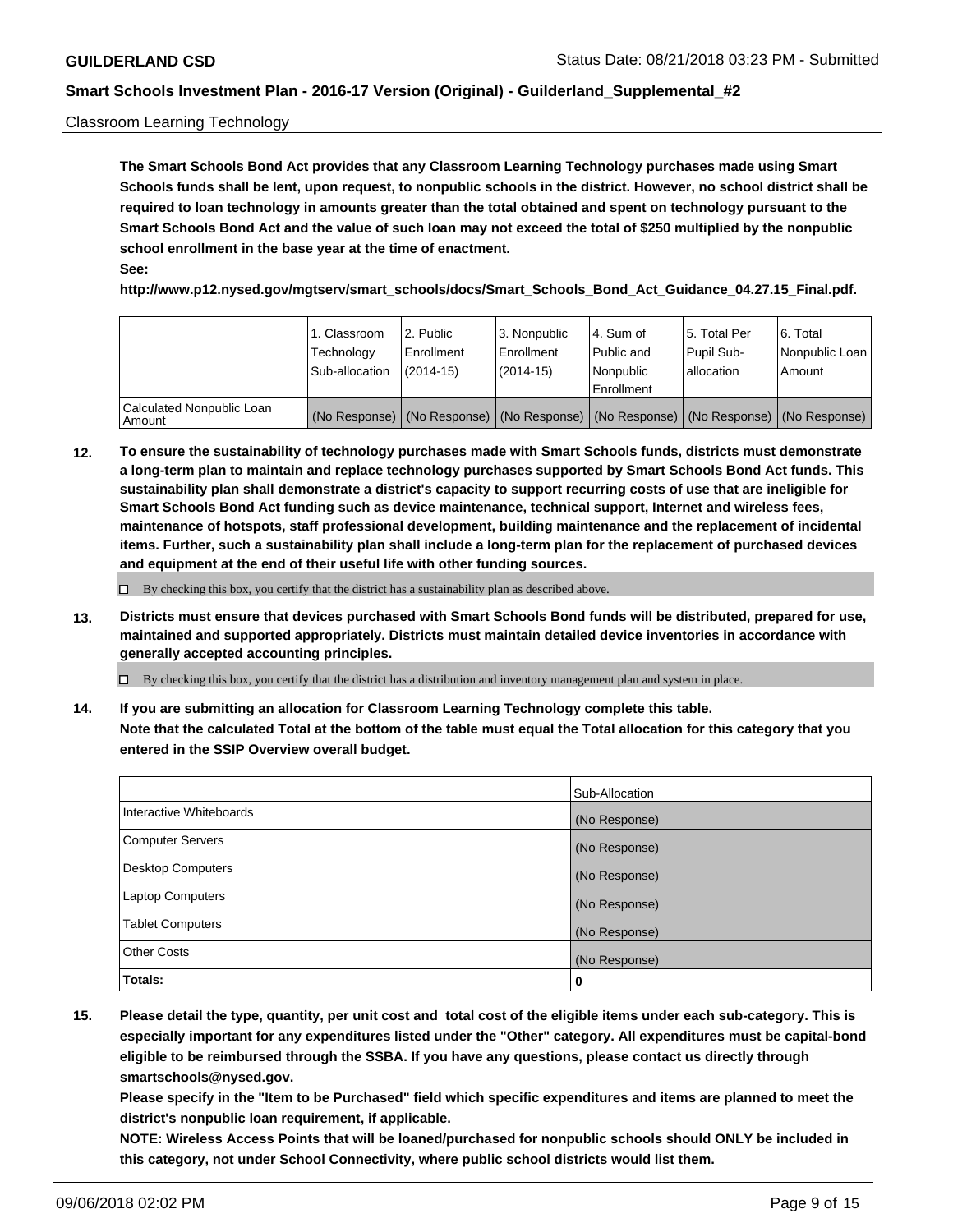Classroom Learning Technology

| Select the allowable expenditure | I Item to be Purchased | Quantity      | Cost per Item | <b>Total Cost</b> |
|----------------------------------|------------------------|---------------|---------------|-------------------|
| type.                            |                        |               |               |                   |
| Repeat to add another item under |                        |               |               |                   |
| each type.                       |                        |               |               |                   |
| (No Response)                    | (No Response)          | (No Response) | (No Response) | (No Response)     |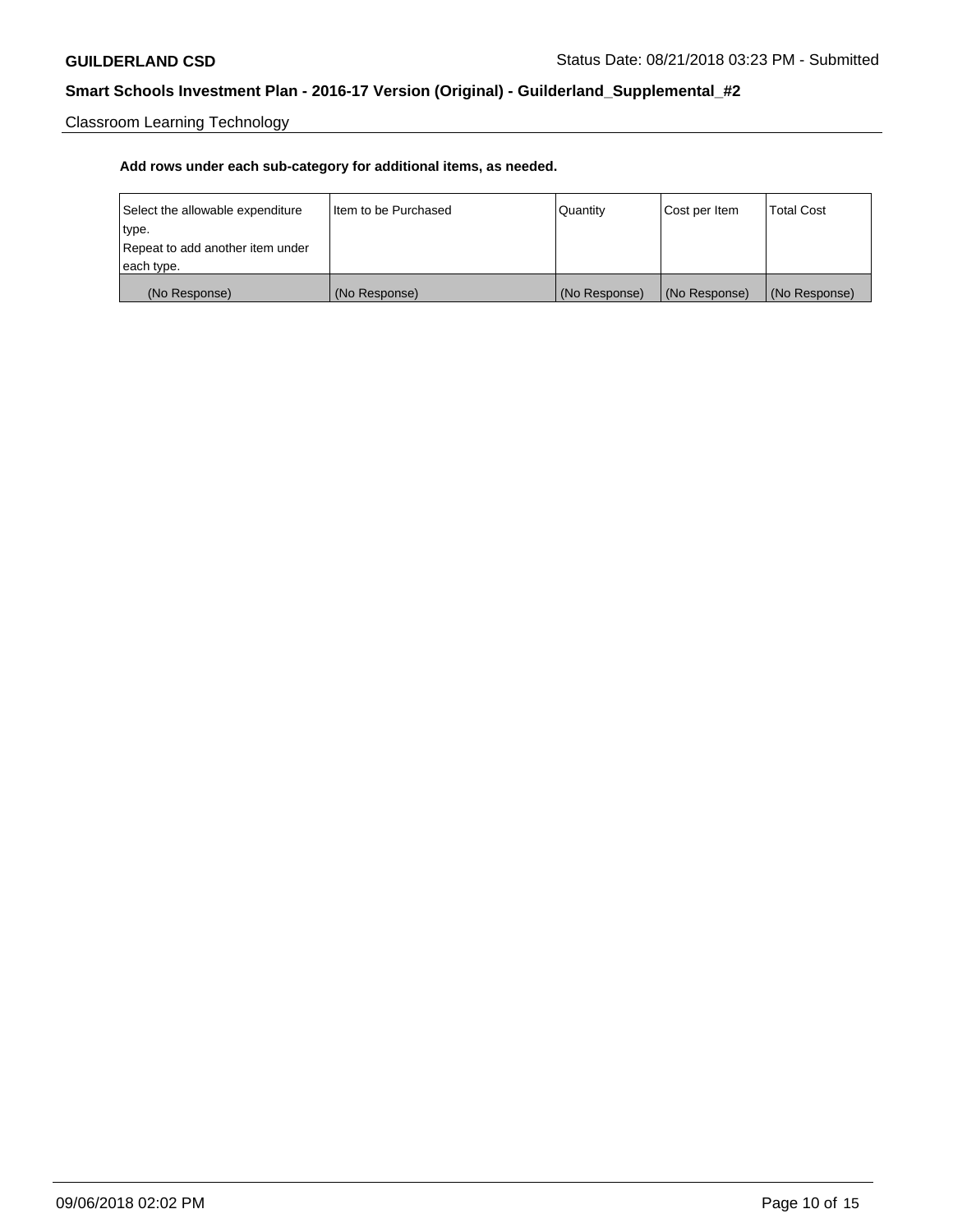#### Pre-Kindergarten Classrooms

**1. Provide information regarding how and where the district is currently serving pre-kindergarten students and justify the need for additional space with enrollment projections over 3 years.**

(No Response)

- **2. Describe the district's plan to construct, enhance or modernize education facilities to accommodate prekindergarten programs. Such plans must include:**
	- **Specific descriptions of what the district intends to do to each space;**
	- **An affirmation that pre-kindergarten classrooms will contain a minimum of 900 square feet per classroom;**
	- **The number of classrooms involved;**
	- **The approximate construction costs per classroom; and**
	- **Confirmation that the space is district-owned or has a long-term lease that exceeds the probable useful life of the improvements.**

(No Response)

**3. Smart Schools Bond Act funds may only be used for capital construction costs. Describe the type and amount of additional funds that will be required to support ineligible ongoing costs (e.g. instruction, supplies) associated with any additional pre-kindergarten classrooms that the district plans to add.**

(No Response)

**4. All plans and specifications for the erection, repair, enlargement or remodeling of school buildings in any public school district in the State must be reviewed and approved by the Commissioner. Districts that plan capital projects using their Smart Schools Bond Act funds will undergo a Preliminary Review Process by the Office of Facilities Planning.**

**Please indicate on a separate row each project number given to you by the Office of Facilities Planning.**

| Project Number |  |
|----------------|--|
| (No Response)  |  |
|                |  |

**5. If you have made an allocation for Pre-Kindergarten Classrooms, complete this table.**

**Note that the calculated Total at the bottom of the table must equal the Total allocation for this category that you entered in the SSIP Overview overall budget.**

|                                          | Sub-Allocation |
|------------------------------------------|----------------|
| Construct Pre-K Classrooms               | (No Response)  |
| Enhance/Modernize Educational Facilities | (No Response)  |
| <b>Other Costs</b>                       | (No Response)  |
| Totals:                                  | 0              |

**6. Please detail the type, quantity, per unit cost and total cost of the eligible items under each sub-category. This is especially important for any expenditures listed under the "Other" category. All expenditures must be capital-bond eligible to be reimbursed through the SSBA. If you have any questions, please contact us directly through smartschools@nysed.gov.**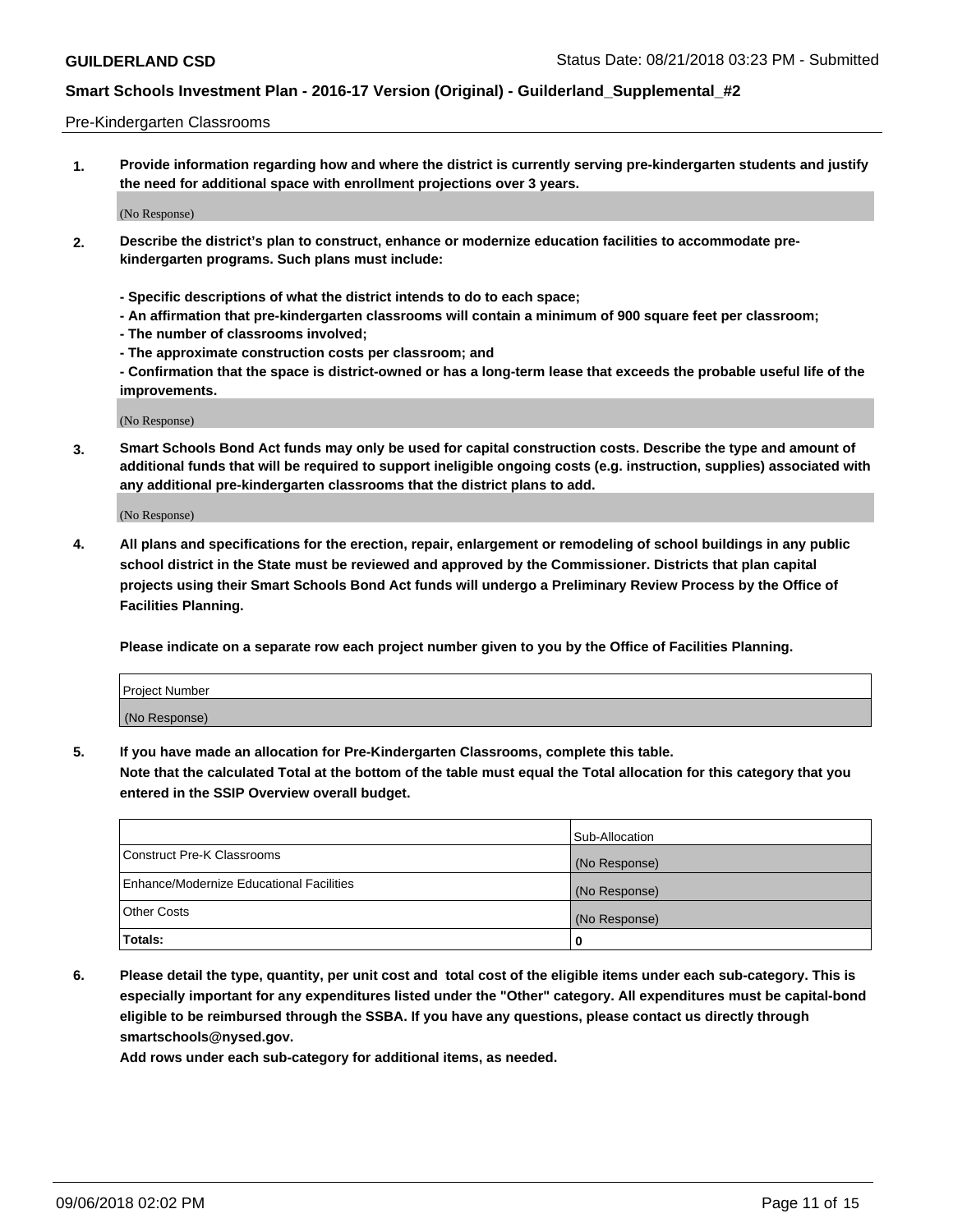Pre-Kindergarten Classrooms

| Select the allowable expenditure | Item to be purchased | Quantity      | Cost per Item | <b>Total Cost</b> |
|----------------------------------|----------------------|---------------|---------------|-------------------|
| type.                            |                      |               |               |                   |
| Repeat to add another item under |                      |               |               |                   |
| each type.                       |                      |               |               |                   |
| (No Response)                    | (No Response)        | (No Response) | (No Response) | (No Response)     |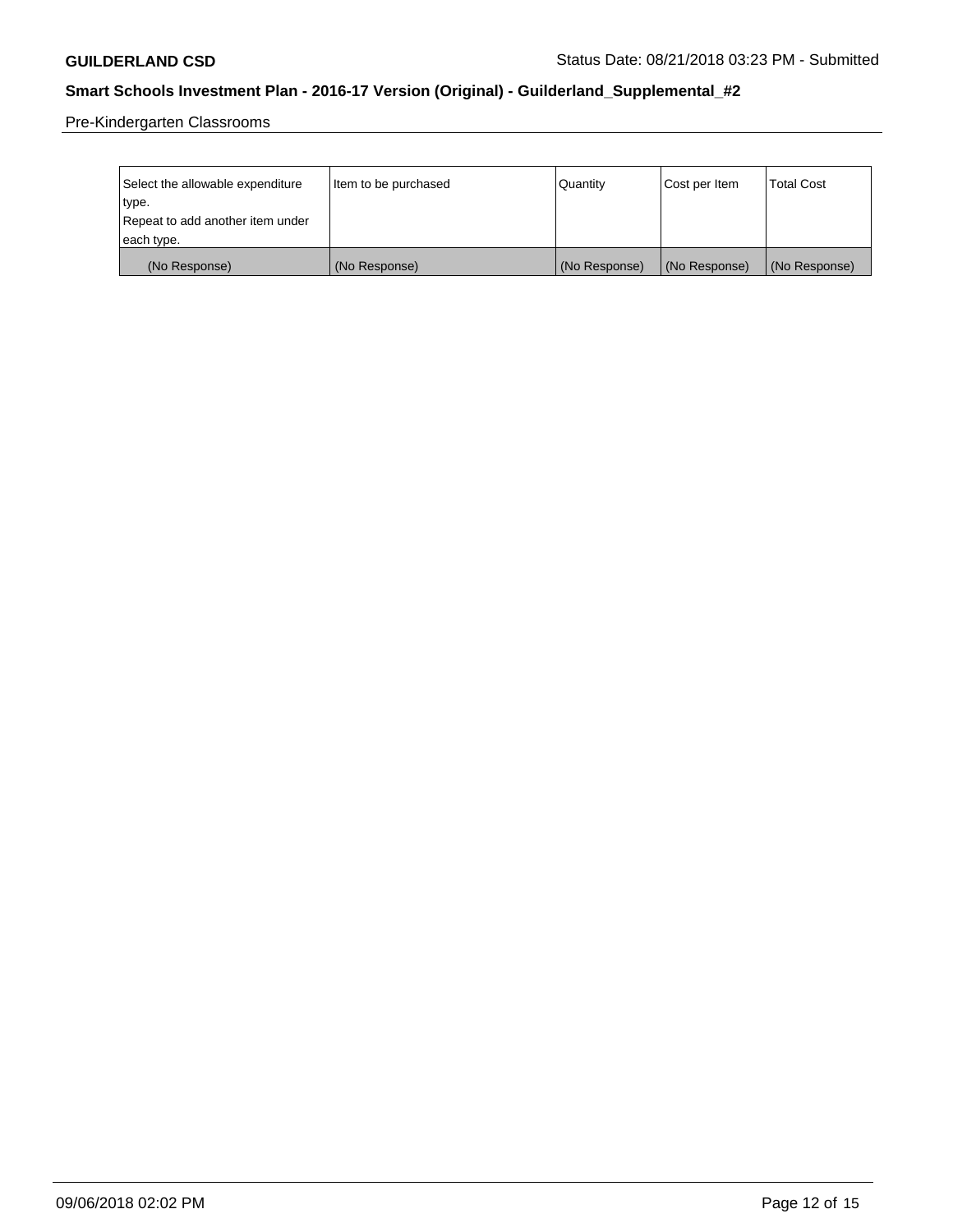Replace Transportable Classrooms

**1. Describe the district's plan to construct, enhance or modernize education facilities to provide high-quality instructional space by replacing transportable classrooms.**

(No Response)

**2. All plans and specifications for the erection, repair, enlargement or remodeling of school buildings in any public school district in the State must be reviewed and approved by the Commissioner. Districts that plan capital projects using their Smart Schools Bond Act funds will undergo a Preliminary Review Process by the Office of Facilities Planning.**

**Please indicate on a separate row each project number given to you by the Office of Facilities Planning.**

| Project Number |               |  |
|----------------|---------------|--|
|                |               |  |
|                |               |  |
|                | (No Response) |  |

**3. For large projects that seek to blend Smart Schools Bond Act dollars with other funds, please note that Smart Schools Bond Act funds can be allocated on a pro rata basis depending on the number of new classrooms built that directly replace transportable classroom units.**

**If a district seeks to blend Smart Schools Bond Act dollars with other funds describe below what other funds are being used and what portion of the money will be Smart Schools Bond Act funds.**

(No Response)

**4. If you have made an allocation for Replace Transportable Classrooms, complete this table. Note that the calculated Total at the bottom of the table must equal the Total allocation for this category that you entered in the SSIP Overview overall budget.**

|                                                | Sub-Allocation |
|------------------------------------------------|----------------|
| Construct New Instructional Space              | (No Response)  |
| Enhance/Modernize Existing Instructional Space | (No Response)  |
| <b>Other Costs</b>                             | (No Response)  |
| Totals:                                        | 0              |

**5. Please detail the type, quantity, per unit cost and total cost of the eligible items under each sub-category. This is especially important for any expenditures listed under the "Other" category. All expenditures must be capital-bond eligible to be reimbursed through the SSBA. If you have any questions, please contact us directly through smartschools@nysed.gov.**

| Select the allowable expenditure | Item to be purchased | l Quantitv    | Cost per Item | <b>Total Cost</b> |
|----------------------------------|----------------------|---------------|---------------|-------------------|
| type.                            |                      |               |               |                   |
| Repeat to add another item under |                      |               |               |                   |
| each type.                       |                      |               |               |                   |
| (No Response)                    | (No Response)        | (No Response) | (No Response) | (No Response)     |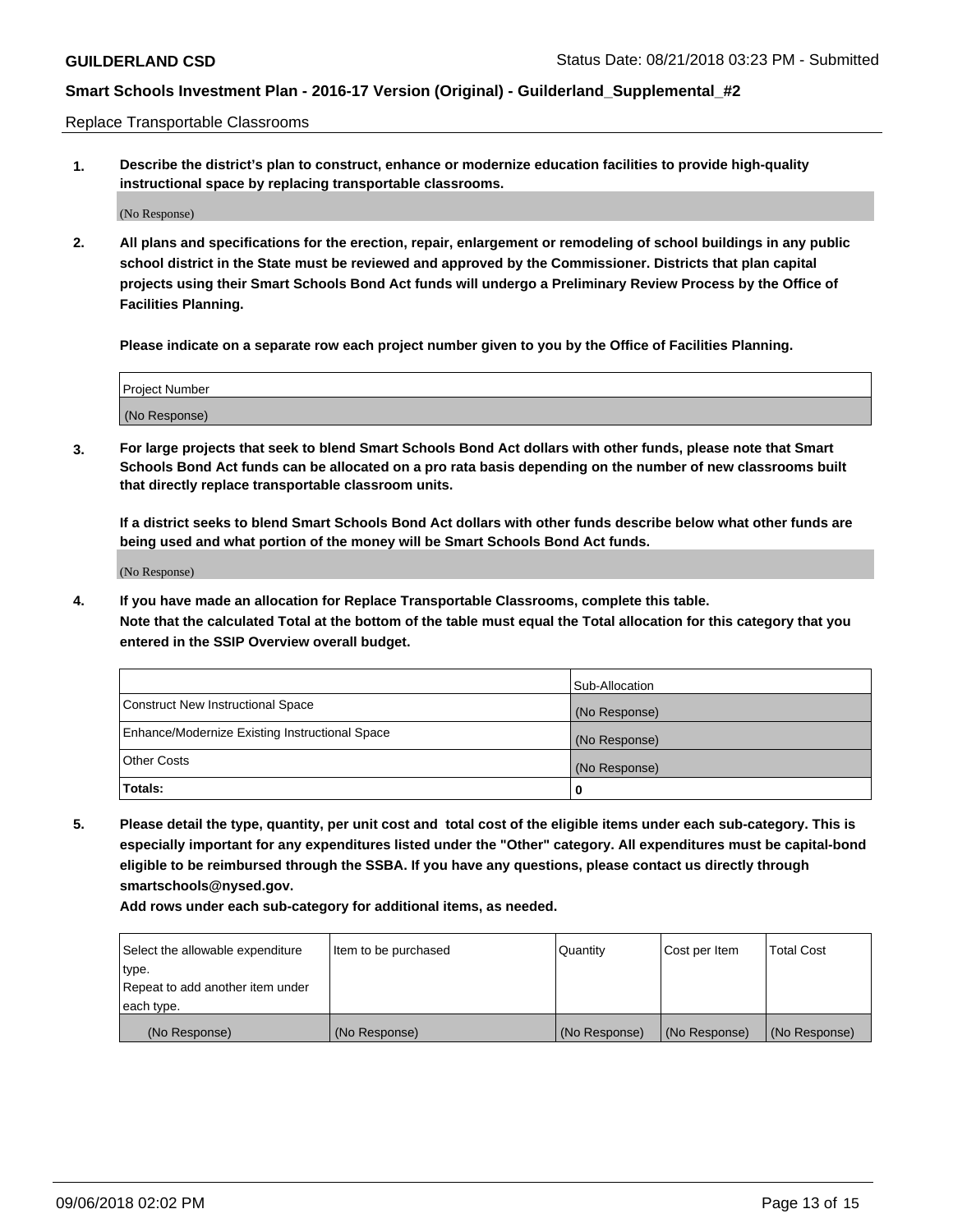High-Tech Security Features

**1. Describe how you intend to use Smart Schools Bond Act funds to install high-tech security features in school buildings and on school campuses.**

(No Response)

**2. All plans and specifications for the erection, repair, enlargement or remodeling of school buildings in any public school district in the State must be reviewed and approved by the Commissioner. Districts that plan capital projects using their Smart Schools Bond Act funds will undergo a Preliminary Review Process by the Office of Facilities Planning.** 

**Please indicate on a separate row each project number given to you by the Office of Facilities Planning.**

| <b>Project Number</b> |  |
|-----------------------|--|
| (No Response)         |  |

- **3. Was your project deemed eligible for streamlined Review?**
	- Yes
	- $\square$  No
- **4. Include the name and license number of the architect or engineer of record.**

| <b>Name</b>   | License Number |
|---------------|----------------|
| (No Response) | (No Response)  |

**5. If you have made an allocation for High-Tech Security Features, complete this table.**

**Note that the calculated Total at the bottom of the table must equal the Total allocation for this category that you entered in the SSIP Overview overall budget.**

|                                                      | Sub-Allocation |
|------------------------------------------------------|----------------|
| Capital-Intensive Security Project (Standard Review) | (No Response)  |
| <b>Electronic Security System</b>                    | (No Response)  |
| <b>Entry Control System</b>                          | (No Response)  |
| Approved Door Hardening Project                      | (No Response)  |
| <b>Other Costs</b>                                   | (No Response)  |
| Totals:                                              | 0              |

**6. Please detail the type, quantity, per unit cost and total cost of the eligible items under each sub-category. This is especially important for any expenditures listed under the "Other" category. All expenditures must be capital-bond eligible to be reimbursed through the SSBA. If you have any questions, please contact us directly through smartschools@nysed.gov.**

| Select the allowable expenditure | Item to be purchased | Quantity      | Cost per Item | <b>Total Cost</b> |
|----------------------------------|----------------------|---------------|---------------|-------------------|
| type.                            |                      |               |               |                   |
| Repeat to add another item under |                      |               |               |                   |
| each type.                       |                      |               |               |                   |
| (No Response)                    | (No Response)        | (No Response) | (No Response) | (No Response)     |